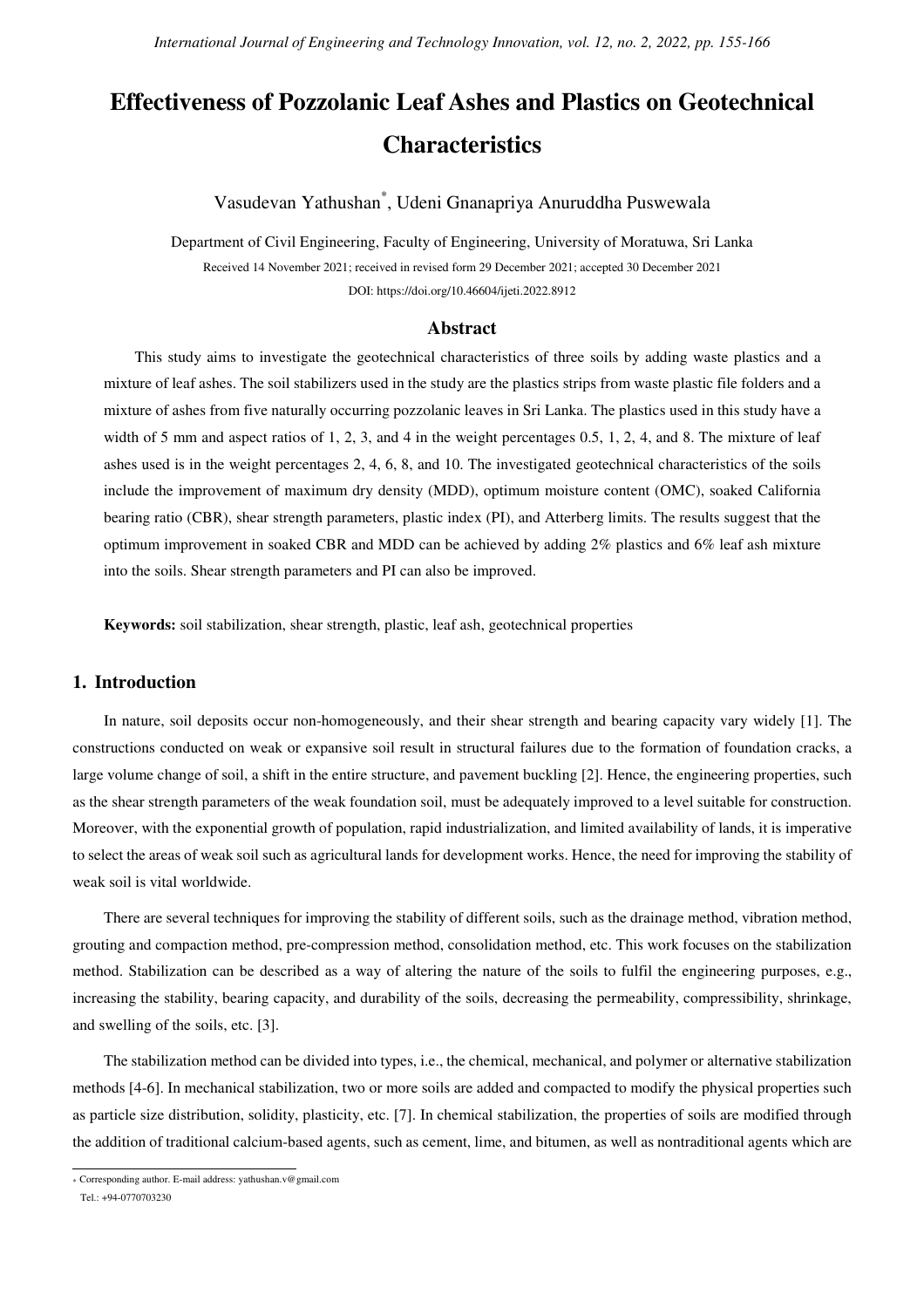not fully developed to interact physically and chemically with soils [6]. In cases where mechanical stabilization cannot be used, chemical stabilization is preferred in the industry. In particular, in road construction, where there is an excess amount of moisture, cement, lime, or bituminous materials are added into soils for stabilization [8]. Both the mechanical and chemical means for soil stabilization have prevailed in the industry for a long time. The addition of innovative materials, such as polymers and alternative stabilizing materials, is known as the polymer or alternative stabilization method. Soil stabilization is mainly done for embankment construction, land reclamation, slope stabilization, and highway construction.

Although the use of stabilizing agents such as lime, cement, and certain chemicals (e.g., calcium chloride, sodium chloride, and sodium silicate) have been chronicled well, its practical application is limited in the present day [6]. Cement is very expensive. It requires high energy and can result in environmental hazards by releasing carbon dioxide. Also, the production of lime can cause climate change. Furthermore, using geogrids and geotextiles for reinforcing soil is not a cost-efficient solution for low-cost projects [4]. Therefore, there is a necessity in finding some other economical and efficient options to stabilize weak soil.

This study investigates the use of waste plastic materials and pozzolanic leaf ash mixtures for soil stabilization. The waste plastic materials used are with aspect ratios (ARs) ranging from 1 to 4 and weight percentages ranging from 0.5 to 8. The pozzolanic leaf ash mixtures used are with different weight percentages ranging from 0 to 10. The stabilizing potential of these selected agents is compared based on the improvement in the geotechnical characteristics, such as maximum dry density (MDD), California bearing ratio (CBR), shear strength parameters, and plastic index (PI) of the stabilized soil.

## **2. Literature Review**

Out of the 8.3 billion metric tons manufactured plastics worldwide annually, generated plastic waste is around 6.3 billion metric tons. Only 9% of the waste has been recycled and the rest has been accumulated in landfills and dumped in the natural environment causing pollution to nature [9]. Hence, it is paramount to find an effective way for using plastic waste to protect the environment.

There have been very few works on the use of plastics as soil stabilizers. Thakare and Sonule [10] found out that it is possible to increase the bearing capacity of soil if plastic bottles are used in layers. Choudhary et al. [4] found that, by using 4% plastic content with the AR of 3, soil bearing capacity and soil strength parameters can be improved. Bhattarai et al. [11] varied the weight percentages of plastics as 0, 0.25, 0.5, and 1 and ARs from 1 to 4 on inorganic silt, and found the optimum weight to be 0.5% plastics with the AR of 3. Neopaney et al. [12] varied the weight percentages of plastics as 0.25 and 0.5 and ARs as 1, 2, and 3, and found that the maximum improvement in CBR was obtained for 0.5% plastics with the AR of 3. Kalliyath et al. [5] showed that MDD can be considered an indicator for the determination of the improved soil strength parameters.

It is evident that the results found from the previous works on using plastics as soil stabilizers are quite different from one another. Moreover, none of the above works considered a wider range of parameters such as shear strength parameters, optimum moisture content (OMC), MDD, CBR, and PI. Thus, the present work will bring a better understanding regarding this problem by considering improved shear strength parameters, MDD and the corresponding OMC, soaked CBR values, and PI.

In recent times, a few studies were conducted with bamboo leaf ashes (BLA) and banana leaf ashes (BALA). Amu and Adetuberu [8] carried out tests on three different soil samples by varying the weight percentages of BLA as 2, 4, 6, 8, and 10 to find the effectiveness of using BLA to stabilize the lateritic soil for highway construction. It was found that the addition of BLA to the soil considerably reduced OMC and PI while increasing the MDD, CBR, and shear strength parameters of the soil. Nnochiri et al. [13] and Elijah [14] investigated the use of BALA for the improvement of soil properties; out of the five different weight percentages of BALA ranging from 2 to 10, the addition of 4% BALA showed the maximum improvement in CBR and unconfined compressive strength by almost 11% and 17% respectively, compared to that of the virgin soil.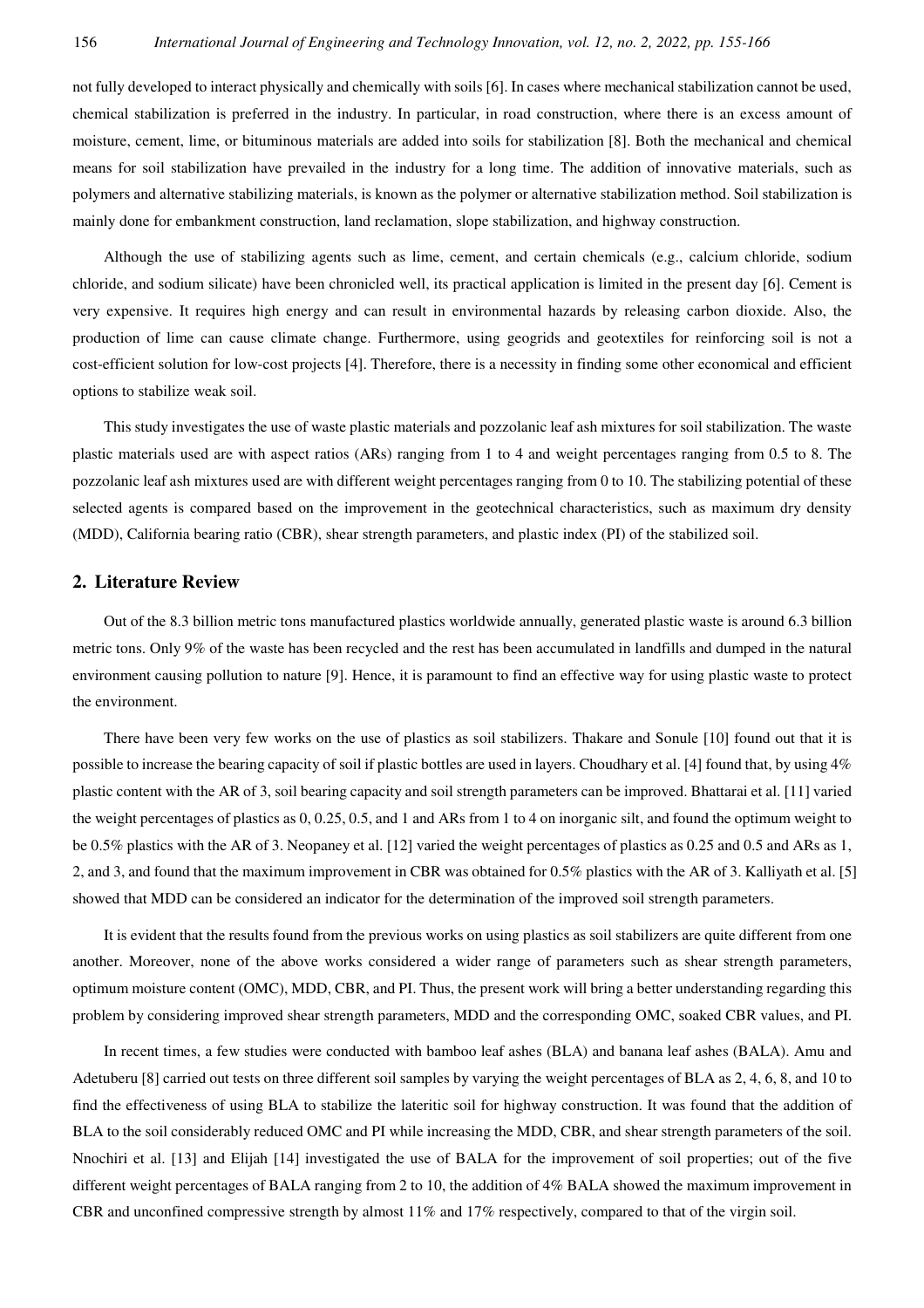In the past, there had been no studies showing the comparison between the stabilizing potential of plastics and a mixture of pozzolanic leaf ashes on the same soil. Also, previous studies were conducted by mixing the soil with a single kind of leaf ashes but not with a mixture of multiple kinds of ashes. Sometimes, there will be a problem of obtaining a single kind of leaf ashes in large quantity in a practical scenario. Therefore, in this study, a mixture of multiple kinds of ashes, instead of a single kind of ashes, is used to improve the geotechnical characteristics of the soil. Hence, the findings from this work will lead to better decision-making on selecting stabilizers and thus fill this important research gap. In addition to that, very few works had investigated the stabilizing potential of a selected stabilizing agent on different types of soils. The current research will address this gap by comparing the effectiveness of the selected stabilizing agents on three different soils.

## **3. Materials and Methods**

## *3.1. Materials*

Three different soils are collected from Kanthale area in Trincomalee District and brought to the University of Moratuwa in Sri Lanka. Plastics from waste plastic file folders are made into strips, having a width of 5 mm and ARs of 1, 2, 3, and 4 with the lengths 5, 10, 15, and 20 mm respectively. The plastics used for the study are made of polypropylene with a density of 0.915 g/cm<sup>3</sup>. Previous researchers found the optimum plastic content for improving soil properties to be within the range of  $0.5\%$  and  $4\%$  [4-6]. However, in this research, the scope is widened. The samples to be tested are prepared by mixing the plastics in the weight percentages ranging from 0 to 8 (0.5%, 1%, 2%, 4%, and 8%) with the selected air-dried soils to test for OMC, MDD, soaked CBR, and shear strength parameters.

Initially, seven kinds of commonly available leaves in Sri Lanka, i.e., bamboo, teak, Gliricidia sepium, Thespesia populnea, banana, neem, and mango leaves, are collected and sun-dried in an open space for one month. Then, those leaves are burnt in an open atmosphere and sieved through a 0.075 mm sieve. Compared to the percentage of dried leaves by weight, around 30-35% ashes are obtained. It implies that it is possible to obtain around 3-3.5 kg ashes from 1 kg dried leaves. Such ashes are tested through X-ray fluorescence (XRF) tests for their pozzolanic characteristics. Pozzolana is a siliceous material that does not show any cementitious property in nature; however, with the presence of water, in finely divided form, it displays cementitious property by reacting with  $Ca(OH)_{2}$  [15]. The leaf ashes which possess the pozzolanic characteristics are mixed in equal quantity by weight. The mixture of leaf ashes in the weight percentages 2, 4, 6, 8, and 10 will then be mixed with the selected air-dried soils to study its effectiveness as a soil stabilizer.

#### *3.2. Experimental methods*

Fig. 1 illustrates the summary of the experiments performed in the study. Initially, particle size distribution tests are carried out as per ASTM D6913/D6913M, followed by Atterberg limit tests according to ASTM D4318 [16-17]. From the results of particle size distribution and Atterberg limit tests, soil types are classified according to the unified soil classification system (USCS). Though it is possible to get a good response for the experiments done with ashes as additives, it is not possible to conduct Atterberg limit tests on the soils with large plastic pieces having the ARs of 3 and 4 and lengths of 15 and 20 mm. Hence, Atterberg limit tests are conducted for the soils with the ashes in different percentages only.

It is found that modern applications require a larger compacting effort than that obtained from the standard Proctor compaction test. Hence, the modified Proctor compaction test is preferred in this research. The plastics with four different ARs in five different weight percentages as well as the ashes in five different weight percentages are added to the soils. The modified Proctor compaction tests are carried out to determine the improved OMC and MDD as per ASTM D1557 [18]. Fig. 2 shows the setup of the modified Proctor compaction tests.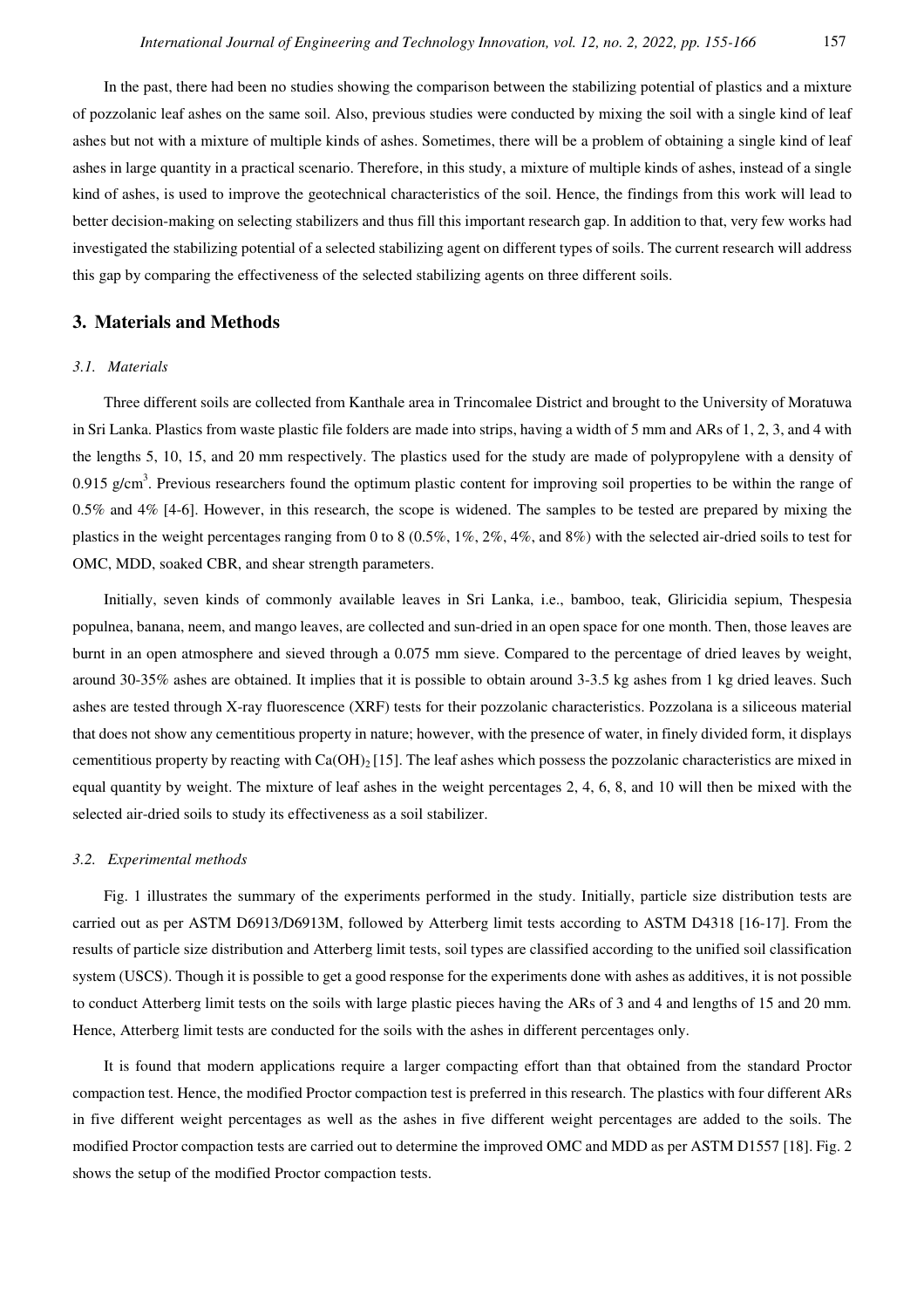

Fig. 1 Experiments performed in the study



Fig. 2 Modified Proctor compaction test setup Fig. 3 Soaked CBR test setup



Soils that are significantly cohesionless cannot be made as cylindrical samples by using conventional methods. Moreover, the preparation of samples for conducting direct shear tests is more convenient, quicker, and simpler, as compared to that for triaxial tests. Hence, the direct shear tests are preferred over the triaxial tests in this work and are carried out as per ASTM D3080 [19]. Soaked CBR tests simulate the worst field condition and hence it is preferred for the design purpose. Therefore, the soaked CBR tests are preferred over the unsoaked CBR tests and are carried out as per ASTM D1883 [20]. Fig. 3 shows the soaked CBR test setup. CBR and direct shear tests are performed on the soils with and without the stabilizing agents to analyze the effects of stabilizing agents on CBR and shear strength parameters. CBR and direct shear tests are carried out on the soils at 98% MDD and its corresponding OMC after adding the plastics with the AR that shows the best improvement in MDD, among all the other ARs for each weight percentage. Similarly, CBR and direct Shear tests are conducted on the soils mixed with the leaf ash mixture in all the considered weight percentages at 98% MDD and its corresponding OMC.

# **4. Results and Discussion**

## *4.1. Test results of virgin soils*

Results of the preliminary tests (particle size distribution, Atterberg limits, and specific gravity) and strength tests (modified Proctor compaction, CBR, and direct shear) of the virgin soils are listed in Table 1. Particle size distribution curves of all three soils are shown in Fig. 4. Soils 1, 2, and 3 are classified as poorly graded sand (SP), clayey sand (SC), and poorly graded sand with clay (SP-SC), respectively, as per USCS [21].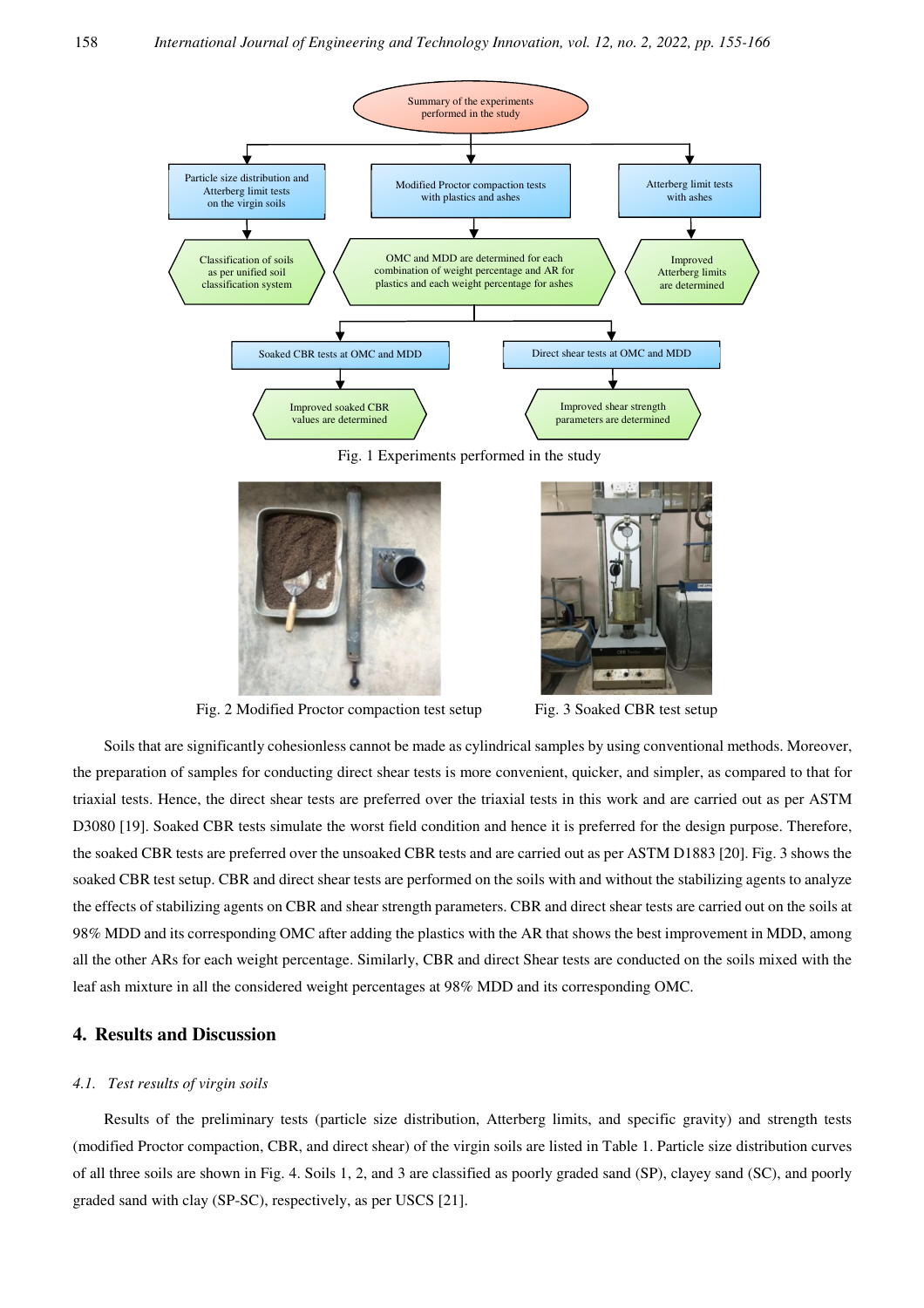

| <b>Tests</b>            | Properties                                                                                                                                          | Soil 1 (SP) | Soil 2 (SC) | Soil 3 (SP-SC) |
|-------------------------|-----------------------------------------------------------------------------------------------------------------------------------------------------|-------------|-------------|----------------|
|                         | Liquid limit (LL)                                                                                                                                   | 18.7        | 26.4        | 28             |
| Atterberg limit test    | Plastic limit (PL)                                                                                                                                  | 13.5        | 16.6        | 20.3           |
|                         | PI<br>Specific gravity (Gs)<br>MDD (kg/m <sup>3</sup> )<br>OMC $(\%)$<br>Cohesion (kPa)<br>Angle of internal friction $(\phi)$<br>Soaked CBR $(\%)$ | 5.2         | 9.8         | 7.7            |
| Specific gravity test   |                                                                                                                                                     | 2.66        | 2.71        | 2.68           |
| <b>Modified Proctor</b> |                                                                                                                                                     | 1980.5      | 2014.8      | 1919.2         |
| compaction test         |                                                                                                                                                     | 14.6        | 14.46       | 15.2           |
| Direct shear test       |                                                                                                                                                     | 0.8         | 15.9        | 9.5            |
|                         |                                                                                                                                                     | 28.5        | 22.1        | 24.6           |
| Soaked CBR test         |                                                                                                                                                     | 18.6        | 11.9        | 13.4           |

Table 1 Results of preliminary and strength tests on virgin soils

#### *4.2. Test results of the chemical analysis on seven kinds of leaf ashes*

XRF tests are conducted on the ashes from seven kinds of leaves commonly available in Sri Lanka to find out their chemical compositions. The chemical compositions of those ashes are listed in Table 2. Leaf ashes can be considered pozzolanic material if the summation of the percentage of  $(SiO<sub>2</sub> + Al<sub>2</sub>O<sub>3</sub> + Fe<sub>2</sub>O<sub>3</sub>)$  exceeds 50% [22]. From Table 2, it is clear that the leaf ashes of banana, bamboo, teak, Gliricidia sepium, and Thespesia populne show pozzolanic characteristics. The mango leaf ashes and neem leaf ashes do not possess pozzolanic characteristics. Hence, the mixture of leaf ashes is made by mixing the leaf ashes of banana, bamboo, teak, Gliricidia sepium, and Thespesia populne in equal proportion. The specific gravity of the leaf ash mixture used for the study is 2.14, and the bulk specific gravities of the compacted and uncompacted mixture of leaf ashes are 703.68 kg/m<sup>3</sup> and 595.73 kg/m<sup>3</sup> respectively.

| Leaf ashes         | $SiO_2(\%)$ | $TiO2(\%)$ | $\text{Al}_2\text{O}_3(\%)$ | $MnO(\%)$ | $MgO(\%)$ | $CaO(\%)$ | $Na2O(\%)$ | $K_2O(\%)$ | $P_2O_5(\%)$ | Fe <sub>2</sub> O <sub>3</sub> (%) |
|--------------------|-------------|------------|-----------------------------|-----------|-----------|-----------|------------|------------|--------------|------------------------------------|
| Banana             | 49.14       | 0.18       | 1.49                        | 0.12      | 9.43      | 18.75     | 0.39       | 10.73      | 3.07         | 1.11                               |
| Bamboo             | 65.21       | 0.25       | 2.21                        | 0.06      | 3.72      | 6.58      | 0.45       | 9.53       | 7.98         | 0.94                               |
| Mango              | 46.7        | 0.06       | 0.31                        | 0.07      | 3.73      | 32.88     | 0.25       | 6.38       | 2.55         | 0.14                               |
| Neem               | 44.89       | 0.01       | 0.23                        | 0.04      | 8.54      | 22.31     | 1.98       | 11.65      | 8.97         | 0.76                               |
| Teak               | 68.34       | 1.07       | 4.98                        | 0.07      | 2.56      | 5.64      | 0.76       | 7.86       | 4.43         | 1.96                               |
| Gliricidia sepium  | 51.54       | 0.05       | 2.31                        | 0.15      | 5.87      | 15.53     | 0.65       | 10.86      | 7.86         | 0.65                               |
| Thespesia populnea | 48.89       | 0.07       | 1.65                        | 0.08      | 6.76      | 18.76     | 0.68       | 9.67       | 8.95         | 1.34                               |

#### *4.3. Results of modified Proctor compaction tests with the addition of stabilizers*

Fig. 5 shows the MDD variation of soil 1 (SP) with the addition of the plastics in different weight percentages with different ARs as well as the addition of the leaf ash mixture in different weight percentages. The OMC variation of soil 1 (SP) with the addition as described above is shown in Fig. 6. MDD is improved by adding the plastics in the weight percentages 0.5, 1, 2, and 4 with all the ARs for soil 1 (SP) compared to that in the virgin state. Also, MDD is improved with the addition of the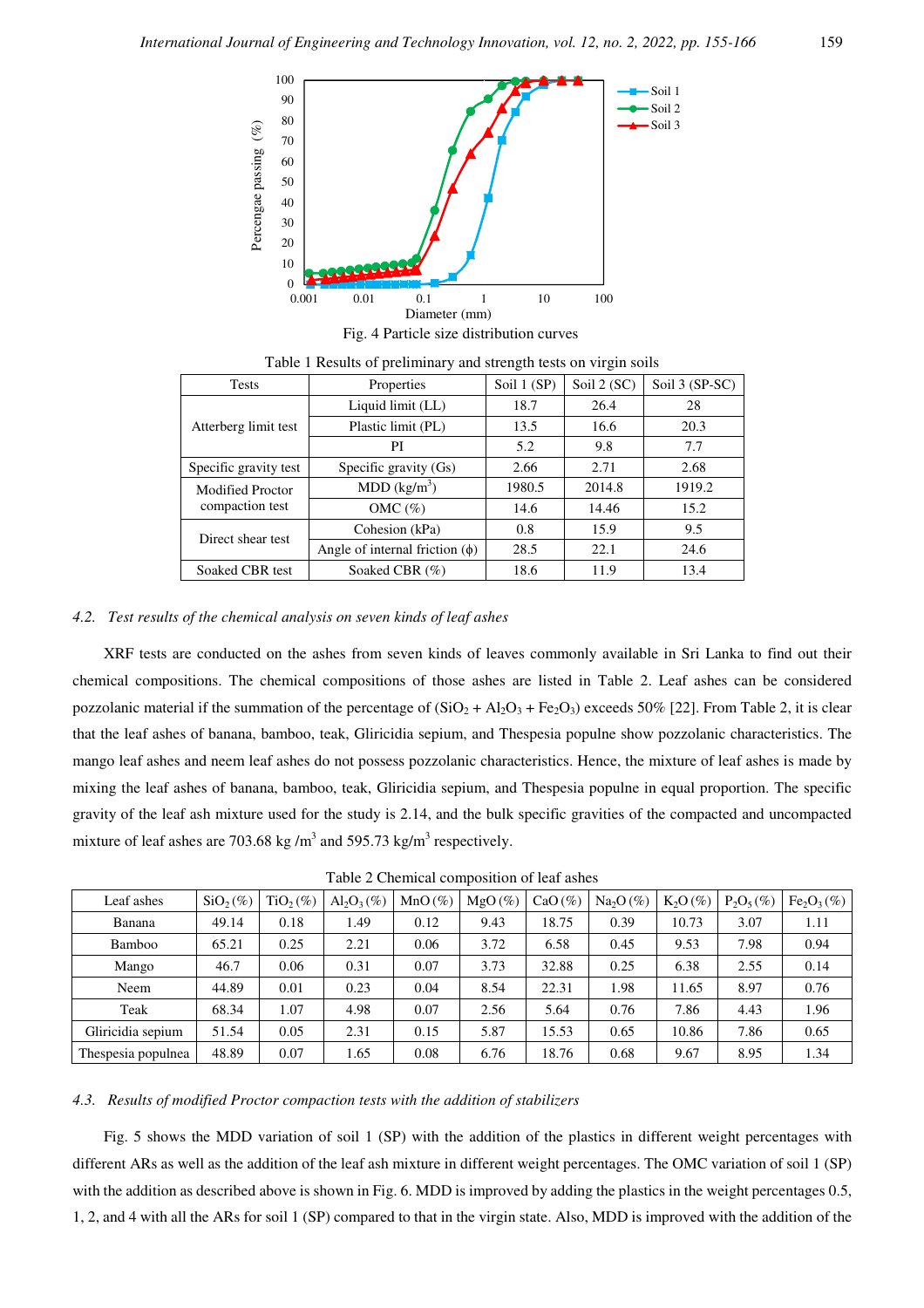leaf ash mixture in 2, 4, 6, and 8 percentages compared to that of the virgin soil 1. However, the addition of the 8% plastics with all the ARs and the 10% leaf ash mixture shows no improvement in MDD for soil 1. From the study by Choudhary et al. [4], the optimum improvement in MDD was observed with the addition of the 4% plastics with the AR of 3. Nnochiri and Aderinlewo [13] found the best improvement in MDD with the addition of 4% BALA. However, in this study, the best improvement in MDD is observed with the addition of the 2% plastics with the AR of 2 at 12.16% OMC. The second-best improvement in MDD is observed with the addition of the 6% leaf ash mixture at 12.52% OMC on soil 1.

Fig. 7 shows the MDD variation of soil 2 (SC) with the addition of the plastics in different weight percentages with different ARs as well as the addition of the leaf ash mixture in different weight percentages. The OMC variation of soil 2 (SC) with the addition as described above is shown in Fig. 8. The addition of the plastics in 0.5, 1, and 2 weight percentages with all four ARs and the leaf ash mixture in all the considered weight percentages shows improvement in MDD of soil 2. Bhattarai et al. [11] and Neopaney et al. [12] found out that the best improvement in MDD was possible with the addition of 0.5% plastics. However, from this study, the highest MDD is observed with the addition of the 6% leaf ash mixture at 12.6% OMC on soil 2. The best improvement while considering plastics is observed with the addition of the 2% plastics with the AR of 1 at 10.5% OMC on soil 2.



Fig. 5 MDD variation with the stabilizing agents on soil 1



Fig. 6 OMC variation with different additives (plastics and the leaf ash mixture) for soil 1 (SP)



Fig. 7 MDD variation with the addition of stabilizing agents on soil 2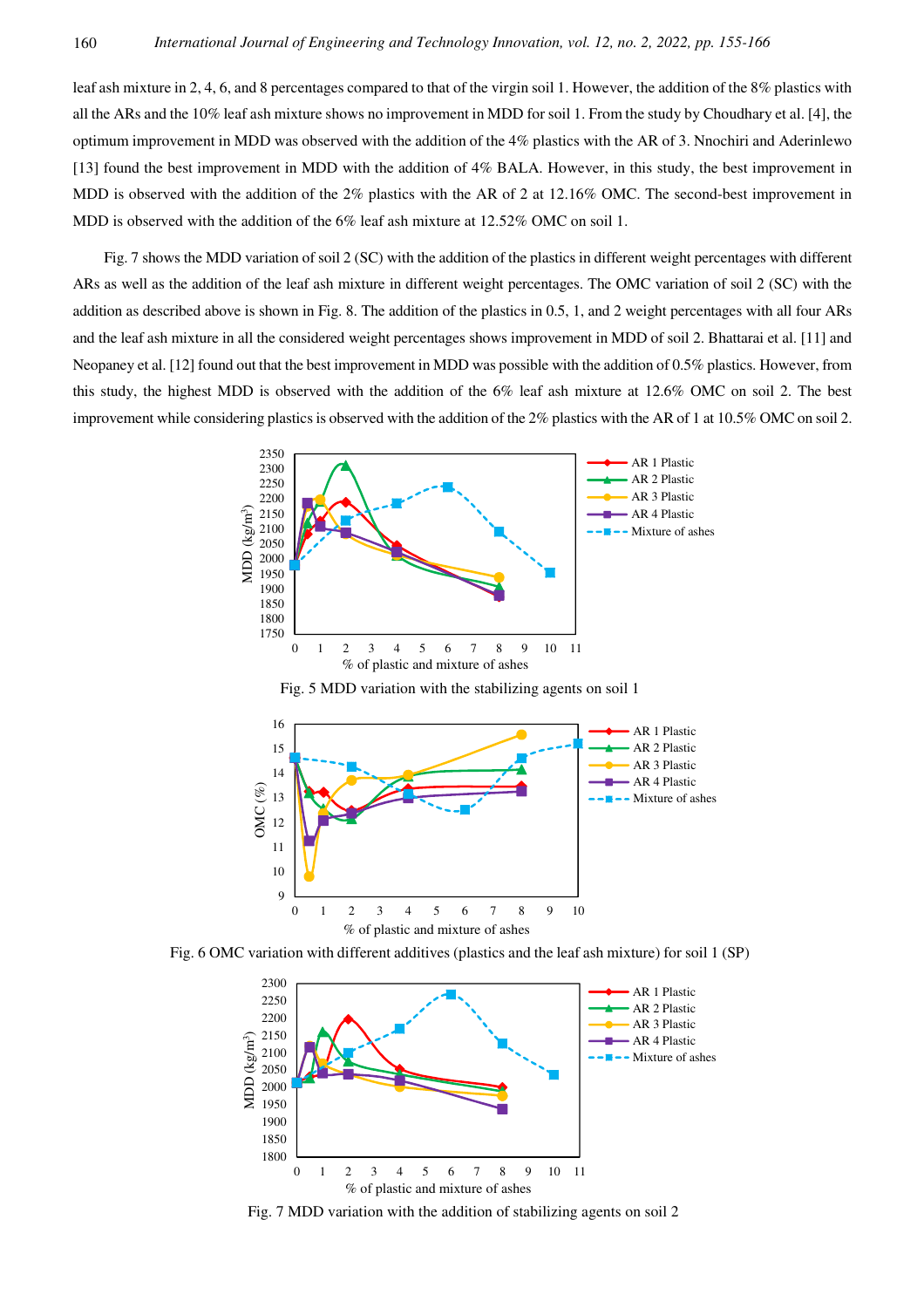

Fig. 8 OMC variation with different additives (plastics and the leaf ash mixture) for soil 2 (SC)



Fig. 9 MDD variation with the addition of stabilizing agents on soil 3



Fig. 10 OMC variation with different additives (plastics and the leaf ash mixture) for soil 3 (SP-SC)

Fig. 9 shows the MDD variation of soil 3 (SP-SC) with the addition of the plastics in different weight percentages with different ARs as well as the addition of the leaf ash mixture in different weight percentages. The OMC variation of soil 3 (SP-SC) with the addition as described above is shown in Fig. 10. Similar to soil 2, the best improvement in MDD for soil 3 is observed with the addition of the 6% leaf ash mixture at 12.84% OMC on soil 3. When the 2% plastics with the ARs of 1, 2, and 3 are used, the improvement in MDD is quite closer to one another.

While considering the impact of the plastics and the leaf ash mixture on the MDD of all three soils, with the addition of the 0.5, 1, and 2% plastics with all ARs as well as the 2, 4, 6, and 8% leaf ash mixture, the MDD of all three soils improves compared to the MDD at the virgin states. This is due to the decrease in the number of voids with the addition of stabilizing agents. This will enhance compaction by reducing OMC and increasing MDD, which indicates the improvement of soils. On the other hand, a drop in the improvement of MDD is observed with the addition of the 8 and 10% leaf ash mixture and the 4 and 8% plastics mostly. This is due to the reduction of specific gravity of the soils with the addition of stabilizing agents in high percentages as well as the lack of curing time [13].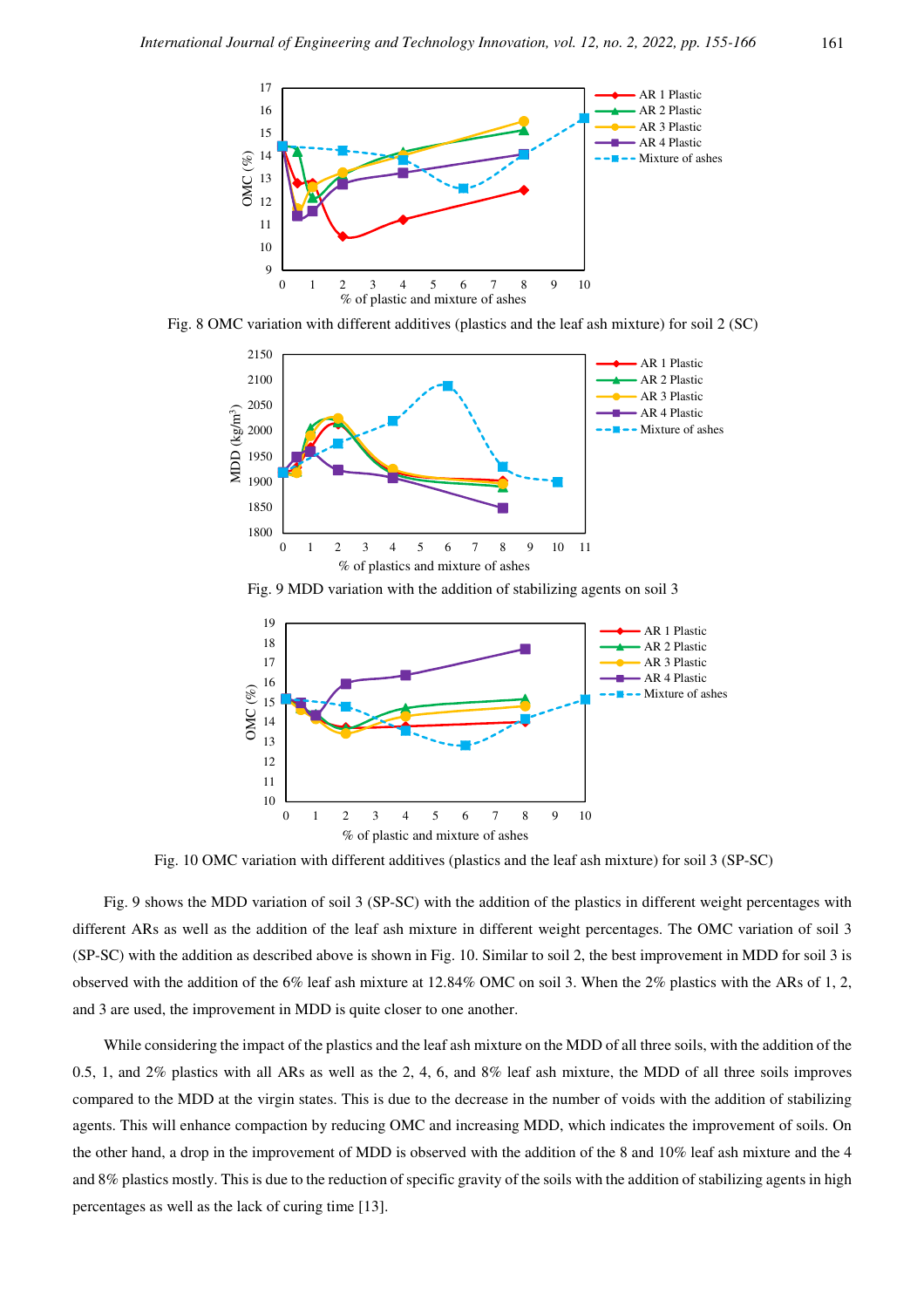#### *4.4. Results of soaked CBR and direct shear tests with the addition of stabilizers*

#### *4.4.1. Impact of stabilizing agents on soaked CBR*

Figs. 11(a)-(c) show the results obtained from the soaked CBR tests with the addition of the stabilizing agents in different weight percentages on soil 1 (SP), 2 (SC), and 3 (SP-SC), respectively. Fig. 11(a) shows that soaked CBR increases 2.5 times with the addition of the 6% leaf ash mixture for soil 1 compared to its virgin state. Fig. 11(b) shows that soaked CBR increases more than 3 times for a similar percentage  $(6%)$  of the leaf ash mixture on soil 2 compared to its virgin state Fig. 11(c) shows that soaked CBR increases more than twice at the same leaf ash mixture percentage for soil 3 compared to its virgin state. Amu and Adetuberu [8] also showed that the best improvement in CBR was observed with the addition of 6% BLA. However, Nnochiri and Aderinlewo [13] found that the optimum improvement in CBR was possible with the addition of 4% BALA. Figs. 11(a) and 11(c) show that soaked CBR increases more than twice for soils 1 and 3 respectively with the addition of 2% plastics compared to the virgin states. Fig. 11(b) shows that soaked CBR increases more than thrice with the addition of a similar percentage (2%) on soil 2 compared to its virgin state. However, Choudhary et al. [4] found out that the best improvement in CBR was possible with the addition of 4% plastics.

There is improvement in soaked CBR on all three soils with the addition of the leaf ash mixture in all the considered weight percentages compared to that of the three virgin soils. An increase in soaked CBR values with the addition of the leaf ash mixture would be due to the gradual formation of cementitious components between  $Ca(OH)_2$  present in the soils and pozzolanic ashes [23]. Due to the interaction of soils and the added plastic strips, there would be a resistance created. Hence, there is improvement in soaked CBR with the addition of plastics [24]. A drop in the improvement of soaked CBR can be noticed with higher weight percentages of the leaf ash mixture on all three soils. This is due to the excess of ashes that are not mobilized in the reaction since the presence of naturally occurring calcium hydroxide in the soils is not significant [25]. The addition of plastics in higher percentages such as 4% and 8% causes overlapping; as a result, the interaction of soil particles becomes weaker and ends up with the drop in soaked CBR values [26].



Fig. 11 Soaked CBR variation with the addition of stabilizing agents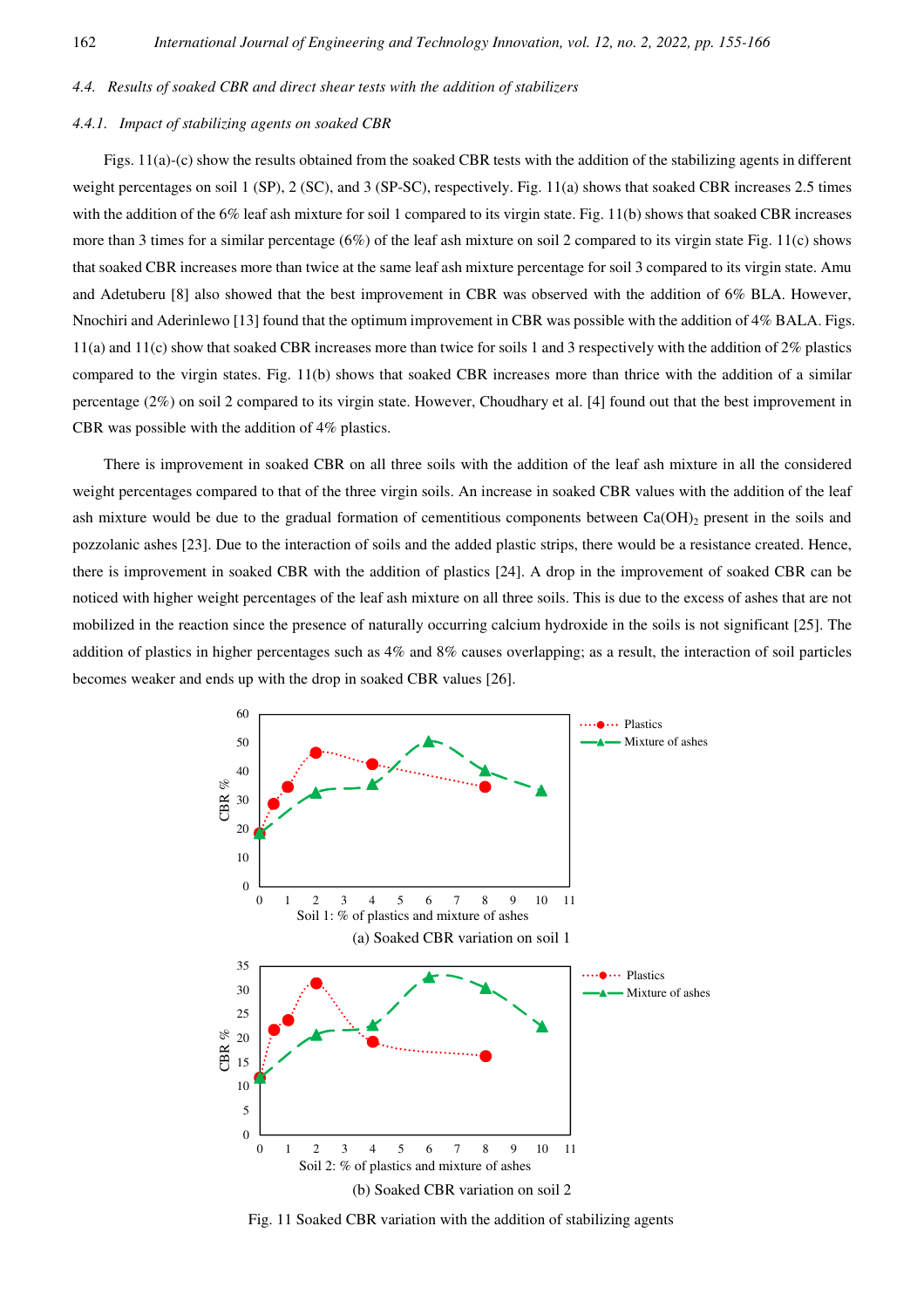

Fig. 11 Soaked CBR variation with the addition of stabilizing agents (continued)

## *4.4.2. Impact of stabilizing agents on shear strength parameters*

Tables 3, 4, and 5 show the results obtained from the direct shear tests with the addition of the stabilizing agents in different weight percentages on soils 1, 2, and 3, respectively. The improvement in the internal angle of friction is noticed with the addition of the plastics in all the weight percentages considered as well as the leaf ash mixture compared to that of the virgin soil 1. The best improvement in the internal angle of friction is observed with the addition of 2% plastics and the 6% leaf ash mixture on soil 1. However, there is no significant improvement in the cohesion values with the addition of both stabilizing agents since the clay component of soil 1 is very low.

There is improvement in the internal angle of friction with the additions of both the stabilizing agents in all the weight percentages considered on soil 2 except the 8% plastics and the 10% leaf ash mixture. The best improvement in the internal angle of friction is noticed with the addition of the 4% plastics as well as the 6% leaf ash mixture, while the addition of the 6% leaf ash mixture shows the best improvement in cohesion on soil 2.

Optimum improvement in the angle of internal friction and cohesion is noticed with the addition of the 4% leaf ash mixture on soil 3. Nnochiri and Aderinlewo [13] also found out that the best improvement in shear strength is possible with the addition of 4% BALA. However, in this study, with the addition of the leaf ash mixture in all the considered weight percentages, there is an improvement in the shear strength parameters for soil 3 compared to its virgin state.

In the case of plastics, the addition of 2% shows optimum improvement in the angle of internal friction. The addition of fine-sized leaf ash mixture to the soils can flocculate and alter the angularity of the soil particles. This would improve the interlocking and intergranular friction of the soil particles. Due to that, the internal angle of friction values gets improved [27]. In nature, a leaf ash mixture does not show cohesion. However, direct shear tests are conducted at OMC. Hence, the soils mixed with the leaf ash mixture at OMC might show apparent cohesion. Also, there would be some amounts of clay components present in soils 2 and 3. Therefore, pozzolanic actions between the leaf ash mixture and the soils may create a bond. The improvement in cohesion is noticed because of such reasons.

The improvement in the internal angle of frictions is observed with the addition of the plastics in 0.5, 1, and 2 percentages on all three soils. This is due to the increment of friction with the addition of plastics [28]. However, with the addition of a higher amount of plastics such as  $8\%$ , the improvement in the angle of internal friction drops. This can be elaborated by the fact that the internal surface area of plastics may increase with the addition of the plastics in higher percentages, resulting in the shear deformation of the soils. However, no considerable improvement in cohesion is observed in all three soils with the addition of plastics since it is non-cementitious.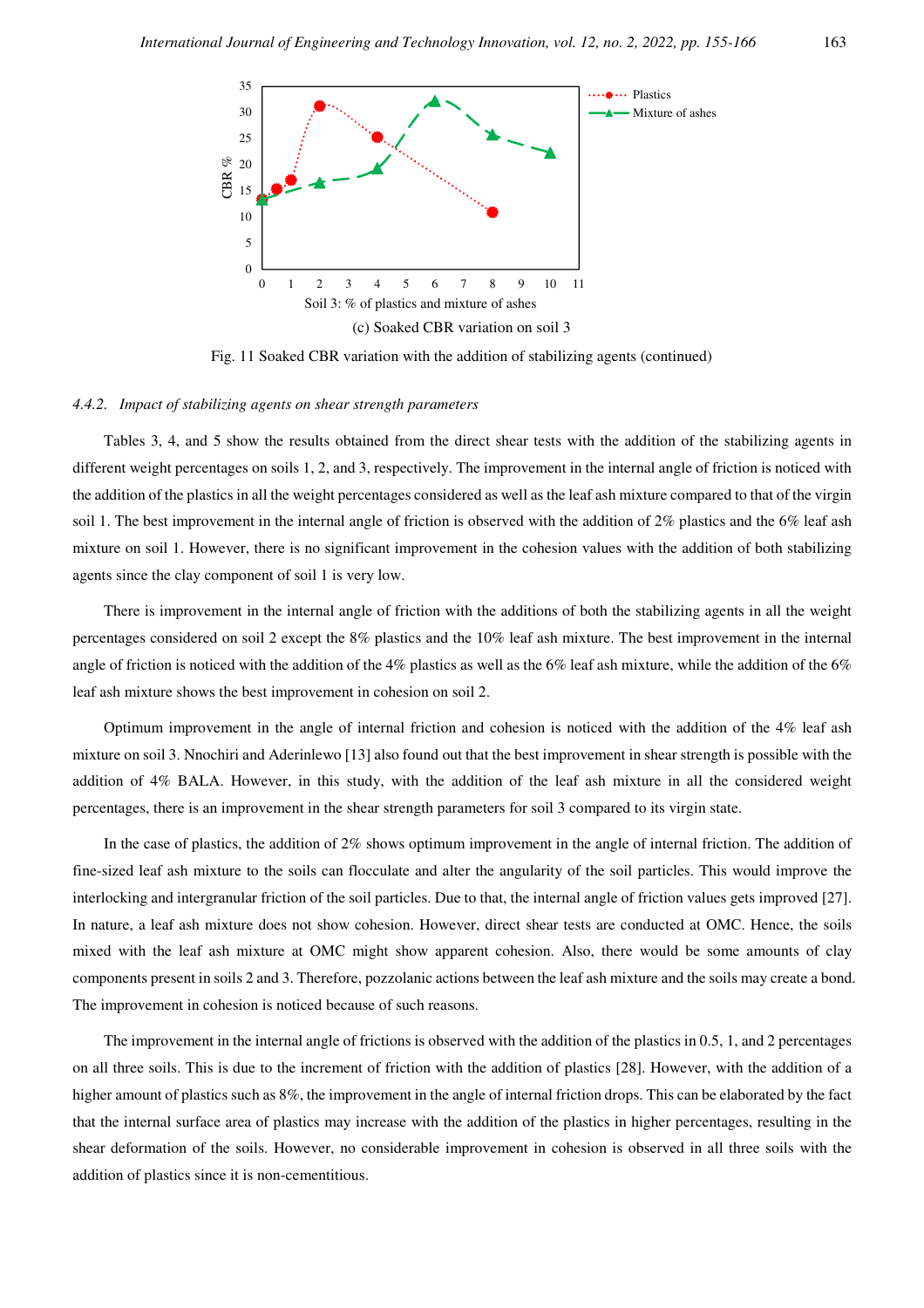|                  | Plastics                                                    |     | Mixture of leaf ashes                  |                   |
|------------------|-------------------------------------------------------------|-----|----------------------------------------|-------------------|
| % of stabilizers | Cohesion<br>Angle of<br>internal friction $(\phi)$<br>(kPa) |     | Angle of<br>internal friction $(\phi)$ | Cohesion<br>(kPa) |
| 0                | 28.5                                                        | 0.8 | 28.5                                   | 0.8               |
| 0.5              | 32.0                                                        | 1.0 |                                        |                   |
|                  | 34.3                                                        | 1.2 |                                        |                   |
| 2                | 35.1                                                        | 1.3 | 33.5                                   | 2                 |
|                  | 33.3                                                        | 1.1 | 34.8                                   | 1.9               |
| 6                |                                                             |     | 35.6                                   | 1.8               |
| 8                | 30.8                                                        | 0.9 | 34.0                                   | 1.3               |
| 10               |                                                             |     | 30.2                                   |                   |

Table 3 Variation of shear strength parameters with the addition of stabilizing agents on soil 1 (SP)

| Table 4 Variation of shear strength parameters with the addition of stabilizing agents on soil 2 (SC) |  |  |  |
|-------------------------------------------------------------------------------------------------------|--|--|--|
|-------------------------------------------------------------------------------------------------------|--|--|--|

|                  | Plastics                   |          | Mixture of leaf ashes      |          |  |
|------------------|----------------------------|----------|----------------------------|----------|--|
| % of stabilizers | Angle of                   | Cohesion | Angle of                   | Cohesion |  |
|                  | internal friction $(\phi)$ | (kPa)    | internal friction $(\phi)$ | (kPa)    |  |
| $\Omega$         | 22.1                       | 15.9     | 22.1                       | 15.9     |  |
| 0.5              | 22.5                       | 16.4     |                            |          |  |
|                  | 23.5                       | 16.8     |                            |          |  |
| $\overline{c}$   | 24.6                       | 17.3     | 23                         | 17.8     |  |
|                  | 25.7                       | 17       | 24.1                       | 22.5     |  |
| 6                |                            |          | 27.0                       | 25       |  |
| 8                | 21.1                       | 15.8     | 22.3                       | 19       |  |
| 10               |                            |          | 18.9                       | 17.9     |  |

Table 5 Variation of shear strength parameters with the addition of stabilizing agents on soil 3 (SP-SC)

|                  | Plastics                   |          | Mixture of leaf ashes      |          |  |  |
|------------------|----------------------------|----------|----------------------------|----------|--|--|
| % of stabilizers | Angle of                   | Cohesion | Angle of                   | Cohesion |  |  |
|                  | internal friction $(\phi)$ | (kPa)    | internal friction $(\phi)$ | (kPa)    |  |  |
|                  | 24.6                       | 9.5      | 24.6                       | 9.5      |  |  |
| 0.5              | 25.2                       | 10.7     |                            |          |  |  |
|                  | 27.5                       | 11.4     |                            |          |  |  |
| 2                | 30.1                       | 12.5     | 26.7                       | 13.9     |  |  |
|                  | 26.9                       | 11       | 30.1                       | 15.5     |  |  |
| 6                |                            |          | 28.2                       | 15       |  |  |
| 8                | 24.8                       | 10       | 27.5                       | 11       |  |  |
| 10               |                            |          | 25.1                       |          |  |  |

## *4.5. Impact of stabilizing agents on Atterberg limits*

164

Table 6 shows the variation of Atterberg limits with the addition of the leaf ash mixture on soils 1, 2, and 3. The addition of the leaf ash mixture in varying percentages causes variation in the liquid limit (LL), plastic limit (PL), and PI of all the soils. The changes in Atterberg limits are mainly due to the exchange of cation, agglomeration, flocculation, and pozzolanic activity [29]. Amu and Adetuberu [8] found out the least PI were obtained at 2-4% BLA. In this study, the least PI is noticed with the addition of the 4% leaf ash mixture on soil 1 and the 6% leaf ash mixture on soils 2 and 3. A reduction in PI with the 2, 4, and 6% leaf ash mixture on all the three soils indicates more stable soils with a marked increase in workability.

Table 6 Variation of Atterberg limits with the addition of the leaf ash mixture on all three soils

| % of the leaf ash mixture |      | Soil 1 |      |      | Soil 2<br>Soil 3 |      |      |      |      |
|---------------------------|------|--------|------|------|------------------|------|------|------|------|
|                           | LL   | PL     | PI   | LL   | PL               | PI   | LL   | PL   | PI   |
| 0.0                       | 18.7 | 13.5   | 5.2  | 26.4 | 16.6             | 9.8  | 28.0 | 20.3 | 7.7  |
| 2.0                       | 19.9 | 15.1   | 4.8  | 23.8 | 17.1             | 6.7  | 26.5 | 20.4 | 6.1  |
| 4.0                       | 20.4 | 16.7   | 3.7  | 25.6 | 20               | 5.6  | 25.0 | 19.4 | 5.6  |
| 6.0                       | 22.0 | 17.2   | 4.8  | 28.9 | 24.3             | 4.6  | 27.0 | 22.4 | 4.6  |
| 8.0                       | 24.0 | 17.3   | 6.7  | 32.3 | 25.5             | 6.8  | 30.2 | 20.9 | 9.3  |
| 10.0                      | 28.9 | 18.4   | 10.5 | 35.4 | 25               | 10.4 | 34.3 | 22.5 | 11.8 |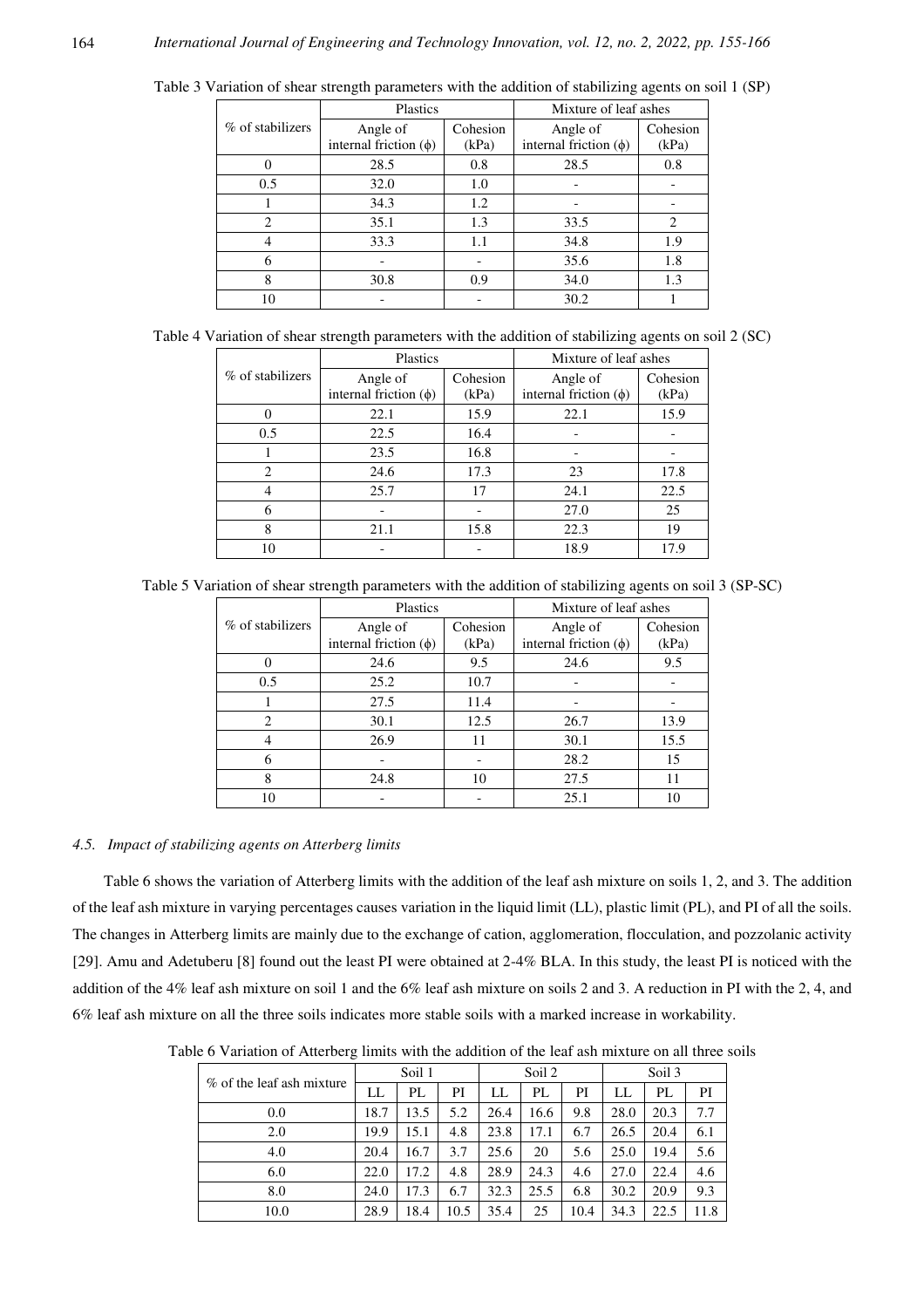# **5. Conclusions**

The study investigated the effectiveness of using waste plastics and a pozzolanic leaf ash mixture for improving the geotechnical properties of three soils, such as MDD, CBR, shear strength parameters, and Atterberg limits. The comparison between plastics and the leaf ash mixture on different types of soils was done in this study, which was not addressed in any previous studies. It would not be economical to use cement or chemical to improve the geotechnical properties of soils for small projects. Therefore, considering the economical point of view, it would always be better to use waste materials such as plastics and pozzolanic leaf ashes to improve the geotechnical properties of soils. From the study, the following conclusions were made.

- (1) Compared to the other combinations of ARs and weight percentages, the addition of the 2% plastics with the AR of 2 as well as the 6% leaf ash mixture could more effectively improve MDD and soaked CBR. The optimum improvement in soaked CBR of the stabilized soil was about two to three times more than that of the virgin soil. With the addition of plastics and the leaf ash mixture, the reduction of the soaked CBR values can lead to the reduction of layer thickness in the case of paved structures and can end up with the reduction in construction costs.
- (2) The addition of the leaf ash mixture showed noticeable improvement in shear strength parameters whereas the addition of the plastics in most of the considered weight percentages showed considerable improvement in the angle of internal friction.
- (3) The PI of all the three soils (with the addition of the 2%, 4%, and 6% leaf ash mixture) was observed to be lower than the PI of the virgin soil. This indicates the improvement in workability and stability of the soils.

Hence, with the addition of plastics and the pozzolanic leaf ash mixture, the geotechnical properties of soil can be improved. This finding would be helpful in geotechnical applications, such as soil stabilization for pavement construction, foundation works, etc.

# **Acknowledgements**

The authors thank all who assisted with information and testing.

# **Conflicts of Interest**

The authors confirm hereby there are no any conflicts of interest. The article has been read properly by named authors and there are no other persons who satisfy the criteria for authorship but are not listed.

## **References**

- [1] O. Ilori, C. E. A. Uko, and I. C. Umoh, "Local Geology, Shear Strength Properties and Bearing Capacity of Coastal Plain Sands in Uyo Metropolis, Akwa-Ibom State, Southeastern Nigeria," Journal of Engineering Research and Reports, vol. 8, no. 4, pp. 1-23, December 2019.
- [2] G. Pachideh, M. Gholhaki, and O. Rezaifar, "Experimental Study on Engineering Properties and Microstructure of Expansive Soils Treated by Lime Containing Silica Nanoparticles under Various Temperatures," Geotechnical and Geological Engineering, vol. 39, no. 6, pp. 4157-4168, February 2021.
- [3] A. G. Norozi, S. Kouravand, and M. Boveiri, "A Review of Using the Waste in Soil Stabilization," International Journal of Engineering Trends and Technology, vol. 21, no. 1, pp. 33-37, November 2015.
- [4] A. K. Choudhary, J. N. Jha, and K. S. Gill, "A Study on CBR Behavior of Waste Plastic Strip Reinforced Soil," Emirates Journal for Engineering Research, vol. 15, no. 1, pp. 51-57, February 2010.
- [5] J. Kalliyath, J. Joy, J. Paul, and A. M. Vadakkel, "Soil Stabilization Using Plastic Fibers," International Journal of Science Technology and Engineering, vol. 2, no. 12, pp. 487-487, June 2016.
- [6] V. Mallikarjuna and T. B. Mani, "Soil Stabilization Using Plastic Waste," International Journal of Research in Engineering and Technology, vol. 5, no. 5, pp. 391-394, May 2016.